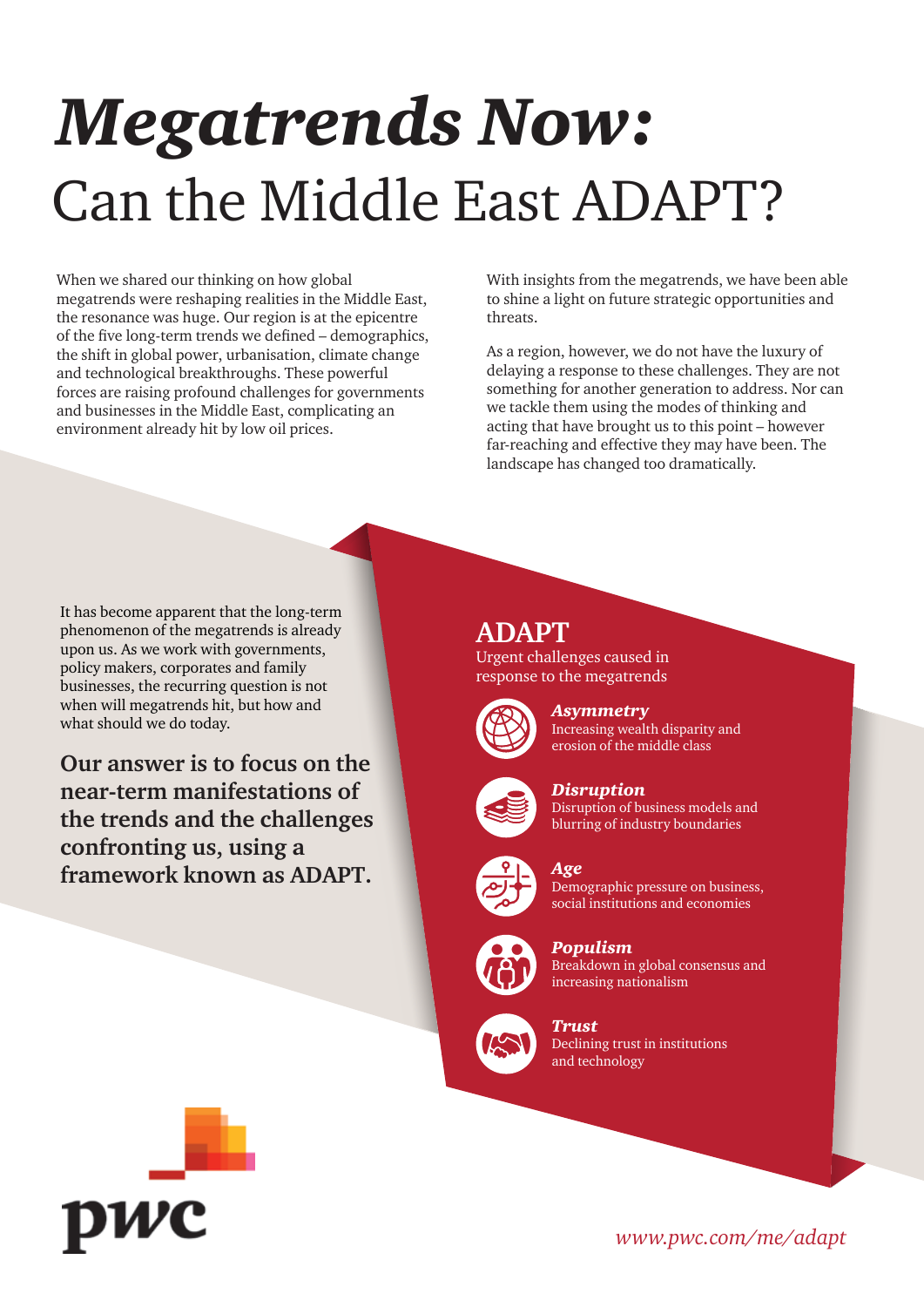Our aim with ADAPT is to think through solutions that also make sense for the long term. The precarious combination of issues facing the Middle East means that both governments and businesses are forced to respond at a scale and with an urgency that is unprecedented. As a result, the trade-offs between short and long-term pressures are growing. What is more, the assumptions of the past are becoming less and less helpful in finding constructive solutions for the long term.

Our region is replete with examples of the disconnect between short-term solutions and long-term needs – and these conflicting imperatives can put a strain on the transformation that is underway. Why would young nationals be attracted to the private sector when wages and benefits are kept high in an inefficient public sector? How can the private sector be encouraged to create jobs and invest locally if they are bound by regulations designed to keep control and raise revenue?

### **As the elements of ADAPT interact and reinforce each other, we see important new implications for our region:**

Problems are getting bigger, more complex and coming faster so, regardless of the price of oil, GCC economies can no longer rely on a single source of revenue to provide growth and security.

Governments are dealing with increased complexity, in an environment where trust is declining, resources are limited and competition for talent is growing. Corporations can no longer afford to rely on government spending and support for business – they have to cut costs and become globally competitive.

Growing disparities, increasingly polarised societies and the speed of change make it difficult for institutions to adapt and raise the cost of failure. The social compact between governments and citizens is being restructured and new demands and frustrations are voiced openly on social media.

Demographic pressures and technological disruption mean that governments can no longer create jobs for young people at the scale required. The public sector has to transform itself into an enabler for private business rather than its economic competitor.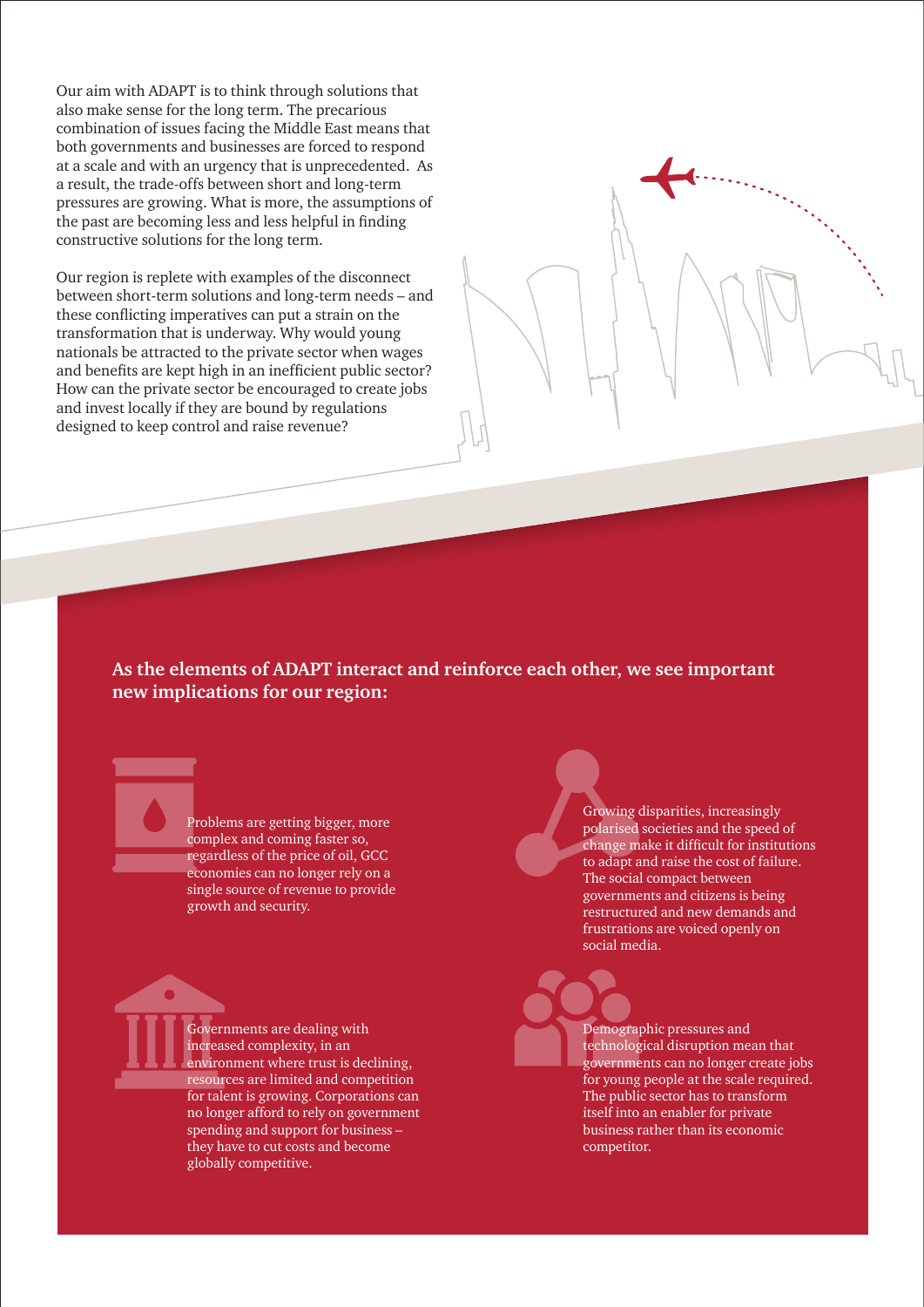**Our ADAPT framework helps organisations to understand these urgent challenges and think about what they mean in the context of their business to find solutions that will last – not just a quick fix for now. We group these issues into five categories:**



Asymmetry refers to the increasing disparity between a small wealthy elite and a growing cohort of citizens with limited wealth and income who are angry or disappointed at their inability to enjoy the life they expected. This polarisation is a global phenomenon – indeed, 50% of the world's wealth is now held by  $1\%$  of the population.<sup>1</sup>



#### Source: https://data.worldbank.org/indicator/SL.UEM.1524.ZS



*Saudis* **signed up for the Citizen Account benefits scheme to support citizens in need**

*13m*

*over half the Saudi national population*

Source: Ministry of Labour and Social Development

In parts of the GCC, the growing wealth disparity is exacerbating social tensions, especially among the large number of young nationals that are unable to find a job. One third of working-age Saudis under 25 are unemployed. In Oman, almost half of the young population cannot find a job, including almost 60,000 university graduates in 2017. In response, governments are trying to foster a job-creating private sector, replace expat workers with nationals, improve local skills and provide access to high quality and affordable public services, from healthcare to housing. The Saudi government has created a social security net to protect citizens in need – 13 million have signed up for benefits.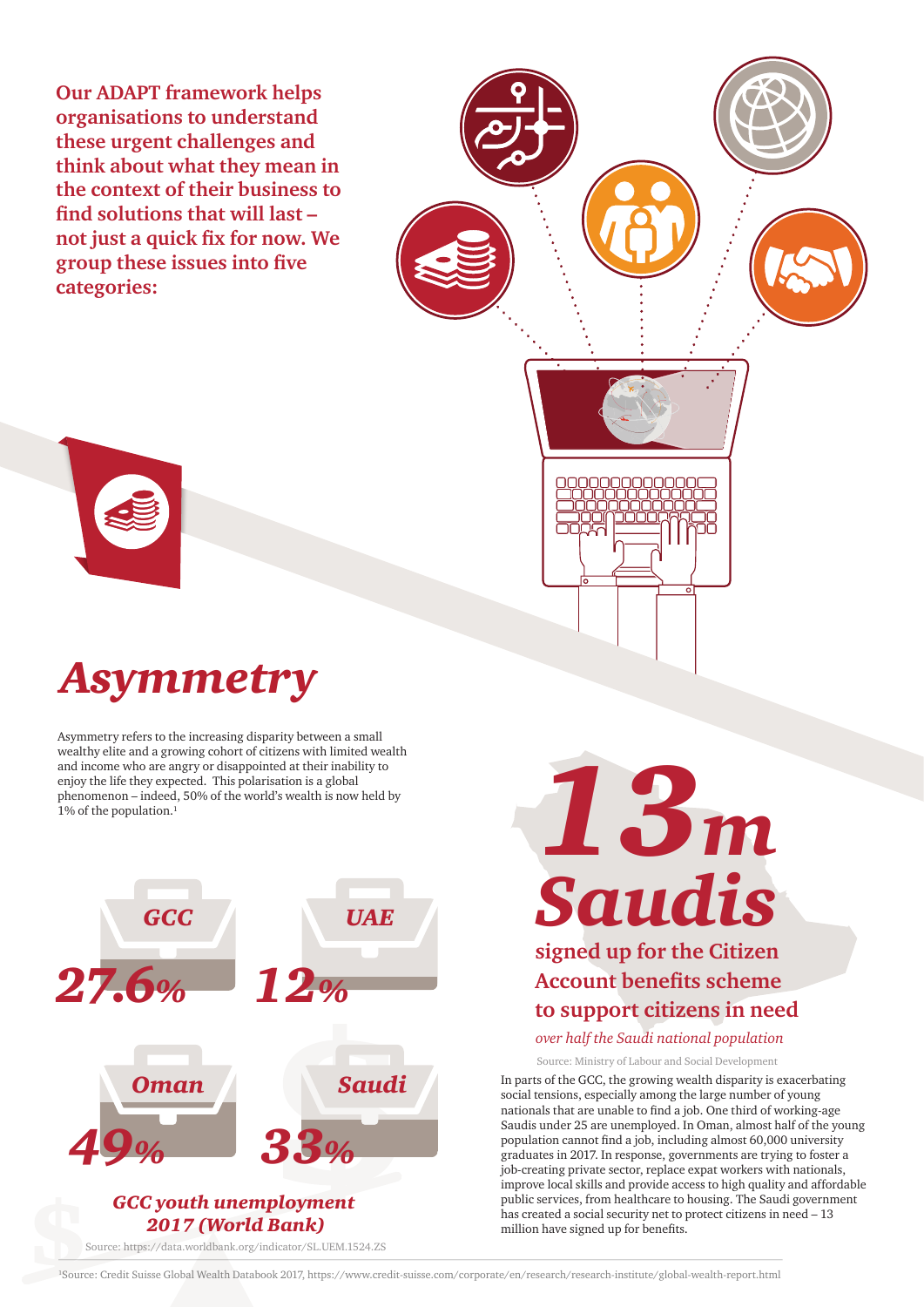# *Disruption*

Disruption has become a central dynamic of today's global economy, as breakthrough technologies redefine business models, blur lines between industries, create agile new players unencumbered by legacy organisations and destroy others that fail to adapt quickly enough. These changes have enormous social, political and economic implications – in the US, for example, PwC estimates that 47% of jobs could be lost to automation in the next 15 years.<sup>2</sup>

In the Middle East, a weak private sector combined with restricted archaic and protectionist regulations, have delayed large-scale digital transformation, despite the potential created by a young, tech-savvy population with access to good digital infrastructure. E-commerce accounts for just 2% of retail sales, for example, compared to 15% in developed markets. Nevertheless, even the first wave of change – the arrival of sharing economy models like Uber, the wide usage of social media and the pick-up in e-commerce – has started to erode customer bases and undermine business models.



*people shopped online at least once a month* Source: PwC's 2018 Global Consumer Insights Survey

Both businesses and governments are ripe for rapid and profound *15% 2% Middle East developed markets* Source: https://www.forbesmiddleeast.com/en/middle-east-e-commerce-indus try-heats-up-as-investors-cash-in/

disruption as the region catches up to the pace of change in the rest of the world. Many companies are still in denial, but some have started to study what has happened to their peers around the world and prepare for the onslaught. Banks in the GCC, for example, are consolidating to prepare to compete, while retailers are looking at the potential of digitalisation and robotics to cut costs and improve service. Dubai is trying to anticipate the impact of change by creating self-disrupting units in each government department and by turning the emirate in to a hub for best practice.



*Age*

Age is driving the urgency of transformation throughout the region, since rapid population growth over the past few decades has created a youth bulge, with around 60% of GCC nationals under 30. The challenge is huge. For example, over 3 million new jobs would be needed to employ young Saudis coming on to the labour market by 2025. Ensuring suitable employment is particularly difficult since Saudis tend to work in the public sector. Three times as many nationals still work in government entities compared to the private sector, despite attempts in recent years to streamline the public sector.

The young population is not just demanding jobs. Young Saudis are worried that they are losing the privileges of their parents' generation. They want a good education, high-paying jobs, and access to housing and healthcare they can afford. Both women and men also want opportunities for entertainment, sport and tourism – and they are happy to take to twitter to express their displeasure if they feel the government is not listening.

*of the national population of GCC are 60% under 30* 

Note: excludes UAE where data breakdown does not exist Source: https://data.worldbank.org/indicator/SL.UEM.1524.ZS

On the flip side, if the government can harness the ambition of its smart young people, they can accelerate the pace of innovation, investment and growth, bringing a demographic dividend to the region. Top-level business leaders in the region tend to be in their 40s compared to a global average of late 50s.

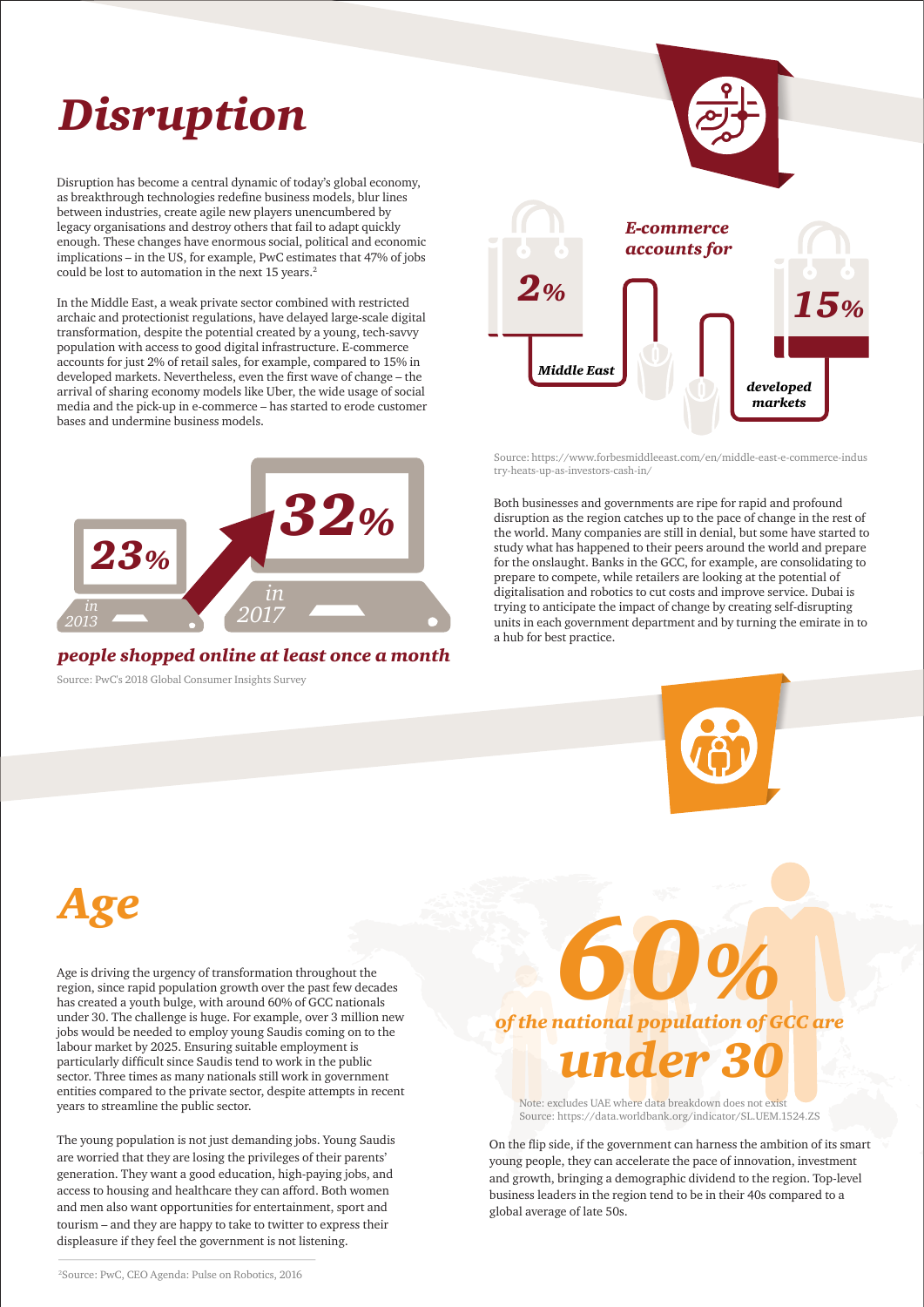

# *Populism*

Growing populism and nationalism are the response to a breakdown in the global consensus that brought decades of openness to international trade, investment and skills. Countries around the world are turning inwards, discouraging immigration and outsourcing, while pushing companies to invest and create jobs locally. As a result, international conflict is growing and nations are experiencing greater levels of insecurity as they struggle to define national identities.

In our region, the challenges of populism, nationalism and identity are turbo-charged, for three reasons. First, geopolitical tensions and conflict are high throughout the Middle East, often claiming sectarian allegiances across borders, and ensuring that security is always a policy driver. Second, tribal identities remain stronger than national ones. That explains, for example, the challenges the UAE faces in forcing common policies for Dubai, Abu Dhabi and the smaller emirates – despite the progress in nation-building in recent years.

Third, in the GCC, expatriates make up a large portion of the total resident population – ranging from a low of 37% in Saudi Arabia to a high of 89% in the UAE. They dominate the private sector and their relatively low-cost skills make it hard for nationals to compete without quotas and protectionism. Dubai has created a model that embraces a high degree of openness to both expats and foreign companies, and has built an economy that thrives on their skills, capital, labour and buying power. Saudi Arabia has taken a different approach, minimising expats to make way for nationals. But this closed economy risks losing skills, knowledge and money, and will make it harder to attract the foreign investors needed to realise the country's ambitious privatisation programme.

### *Share of expat population*



Source: http://gulfmigration.eu/gcc-total-population-percentage-nationals-non -nationals-gcc-countries-national-statistics-2010-2017-numbers/ Gulf Labour Markets and Migration, 2017



## *Trust*

Lastly, a lack of trust in institutions and technology is making it harder globally for governments and corporations to act, while accelerating the spread of new peer-to-peer and social media based institutions. In the Middle East, these same trends are exacerbated by the immaturity of institutions and regulations, as well as the dependence on individual leaders to get things done. Where trust in the rulers is not as strong, as in Kuwait, the economy is stagnating and investors have moved on, despite its still-high oil revenues. Where leaders are highly trusted, as in the UAE, an atmosphere of confidence is pushing the pace of change and encouraging investment, while maintaining social peace and a high level of security. Its challenge now is to build future-focused institutions that can help to guarantee continued progress, while filling regulatory gaps to provide greater confidence in areas such as cybersecurity and data protection.

### *In the UAE, trust towards institutions rose a combined 24 points, second only to China.*

Second highest gain in trust after China Source: Edelman Trust Barometer 2018

#### *PwC's CEO survey 2018 shows a rising level of concern about cyber threats in the Middle East*



Source: PwC's 21st CEO Survey

The Saudi National Transformation Plan is a bold attempt to build trust through reform, by redefining the roles and relationships of government, private sector and citizens for an economy that is no longer dependent on oil. Real progress has been slow, but initial scepticism has given way to greater clarity and a realisation that the government is very serious and working hard to get ready for major change. The stakes are high.

The challenges the whole region faces are complex and contradictory, making it hard to achieve the goal of creating a thriving globally competitive economy that meets its people needs. How best to create millions of jobs to employ young nationals at a time when automation is wiping out entire professions and redefining the future of work? How best to introduce new taxes in a world where the very basis of taxation is being rethought?